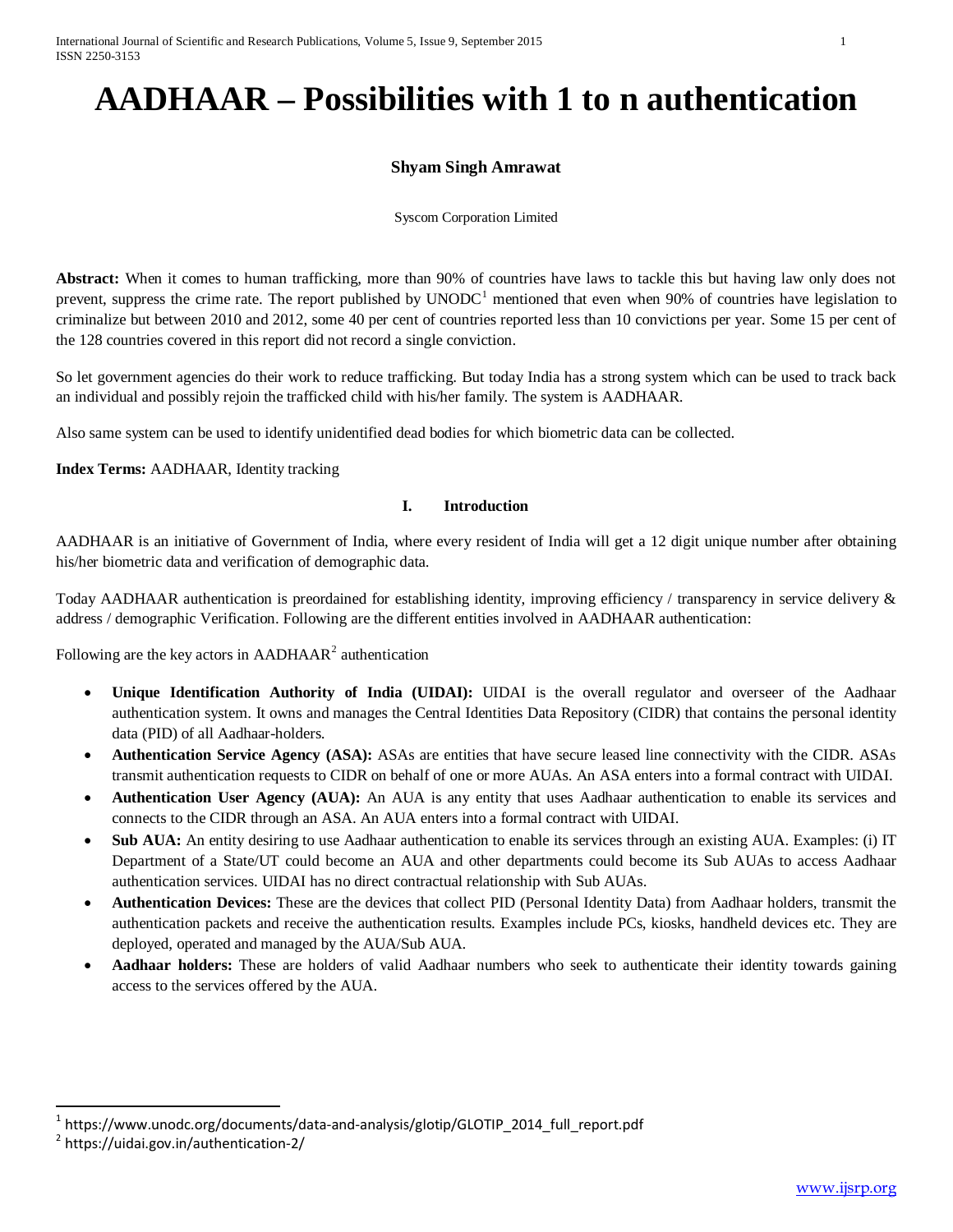

Figure 1: Authentication framework

There are five different modes are defined for authentication.

- 1. **Type 1:** Through this offering, service delivery agencies can use Aadhaar Authentication system for matching Aadhaar number and the demographic attributes (name, address, date of birth, etc) of a resident.
- 2. **Type 2:** This offering allows service delivery agencies to authenticate residents through One-Time-Password (OTP) delivered to resident's mobile number and/or email address present in CIDR.
- 3. **Type 3:** Through this offering, service delivery agencies can authenticate residents using one of the biometric modalities, either iris or fingerprint.
- 4. **Type 4:** This is a 2-factor authentication offering with OTP as one factor and biometrics (either iris or fingerprint) as the second factor for authenticating residents.
- 5. **Type 5:** This offering allows service delivery agencies to use OTP, fingerprint & iris together for authenticating residents.



Figure 2: Authentication mechanism

In all form of authentication, AADHAAR number has to be provided so that authentication is reduced to a 1:1 match. But it does not mean that the system does not have capability to do 1:n matching. During allotment of AADHAAR number, system performs deduplication within existing data. But this 1:n facility is not extended beyond this phase.

#### **II. Proposal**